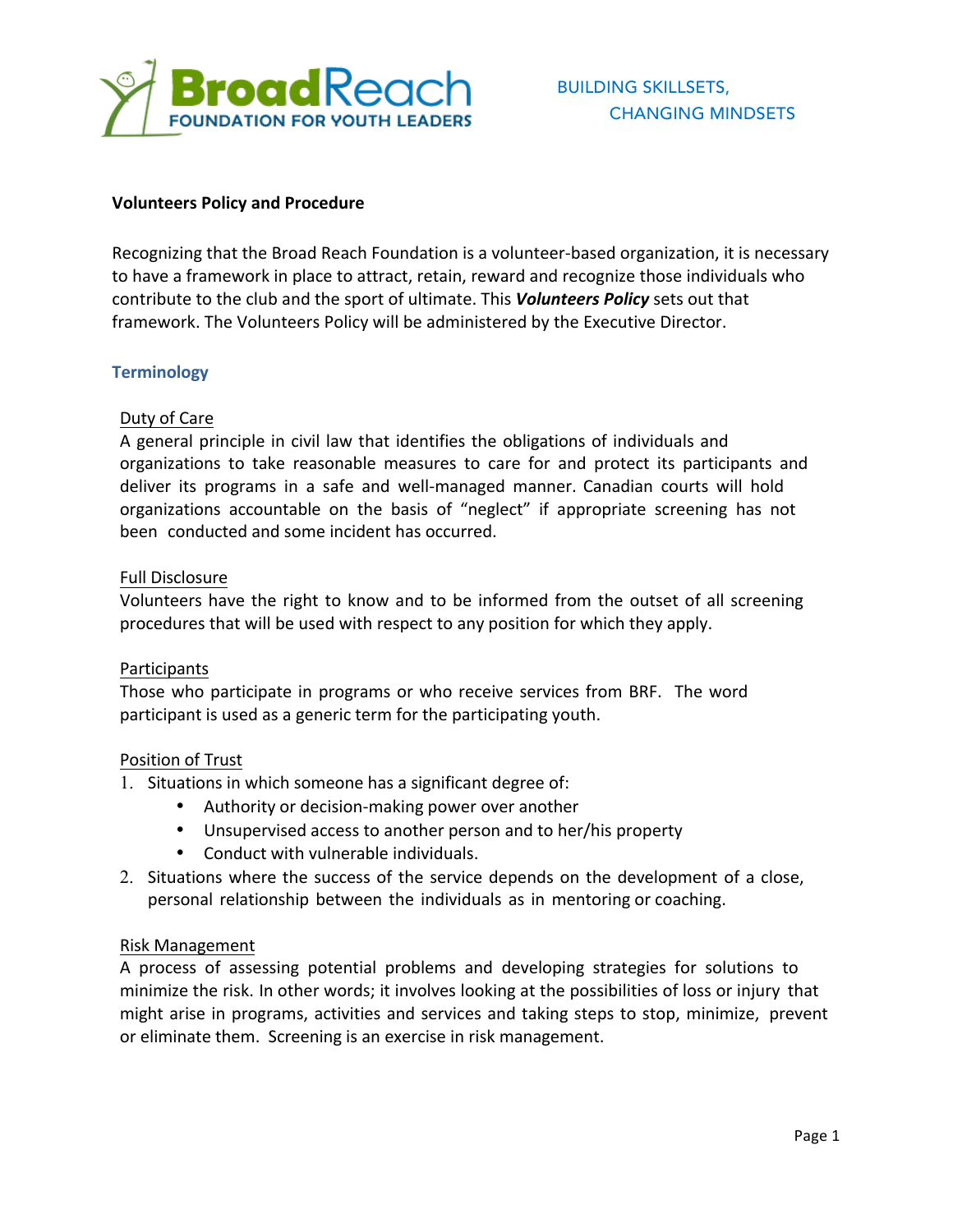

## Volunteer

A person who:

- Chooses to undertake a position, service or activity;
- Does this activity in service to an individual, or to assist BRF
- Not coerced or compelled to do this activity;
- Does not receive a salary or wage for this service or activity.

### Vulnerable Person

Normally refers to persons who, because of their age, a disability or other circumstances, whether temporary or permanent, are in a position of dependence on others, or, deemed by the Foundation, to be at greater risk than the general population of being harmed by persons in a position of authority or trust relative to them.

### **Statement of Purpose**

It is the purpose of Broad Reach:

- **1. To safeguard, in all respects, all of those, but most especially the vulnerable, whom we serve.**
	- We have an obligation to protect everyone whom we serve. However, when vulnerable people participate in our programs, we have a much higher obligation to ensure their protection. This means screening, very thoroughly, people who are going to work with them.

## **2. To ensure the integrity, safety and reputation of our volunteers.**

Our volunteer management program ensures that:

- Volunteers are working in an organized, structured environment;
- Policies and procedures outline the volunteers' rights as well as responsibilities, and how they will be supported when an incident occurs;
- Position descriptions, interviews and supervision of the volunteer is placed in a position that is best suited to her/his abilities and interests;
- By doing a risk assessment, we take into consideration the personal safety of all involved. The risk assessment ensures that we are not placing a volunteer in a dangerous location (i.e. unsafe equipment) or placing an inexperienced volunteer alone.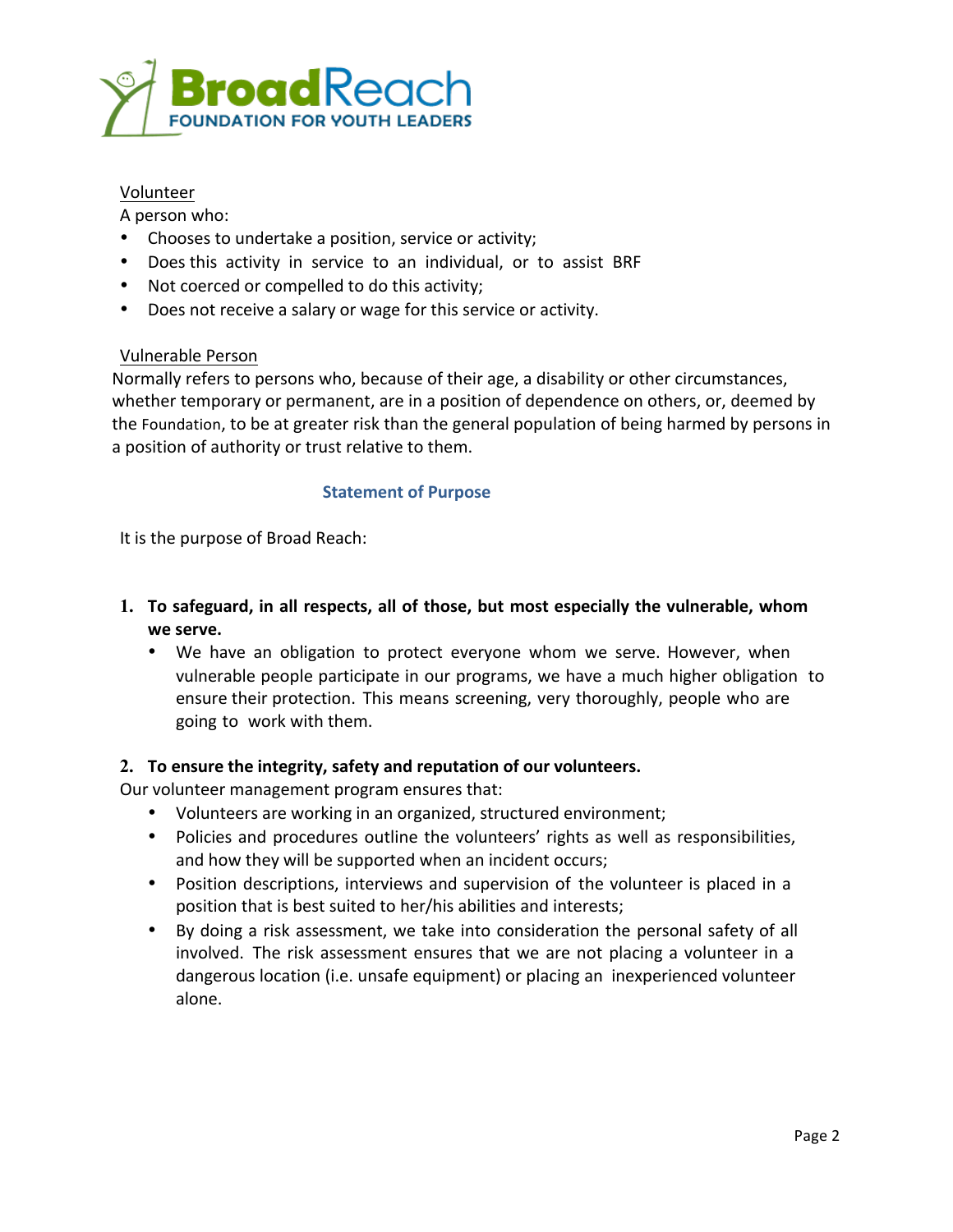

# **3. To ensure, that we fulfill all our obligations.**

The development of screening policies and procedures is intended to meet our legal obligations, but even more importantly adequate screening measures will fulfill our ethical and moral responsibilities to promote wholeness, accountability, trust and care in our organization.

### **The Screening Process**

Screening begins long before any person offers herself for volunteering and ends only after the person leaves the organization. The Ten Safe Step process, developed by Volunteer Canada, is divided into three sections: before selecting volunteers, the selection process and managing the volunteers.

### **Ten Safe Steps of Screening**

Before selecting volunteers

- 1. Determine the Risk
- 2. Position Description
- 3. Recruitment Process

The selection process

- 4. Volunteer Information Form
- 5. Interviews
- 6. Reference Check
- 7. Criminal Record Check

Managing the volunteers

- 8. Orientation and Training
- 9. Supervision/Evaluation
- 10. Participant Follow-Up

#### *Ten Safe Steps of Screening (Detailed)*

#### **Step 1 - Determine the Risk**

The nature of the organization and the inherent level of risk involved dictate the degree of screening required. The greater the risk, the greater will be the degree of screening applied. Factors that will help determine the level of risk include: the participant, the setting, the nature of the activity required and the level of supervision.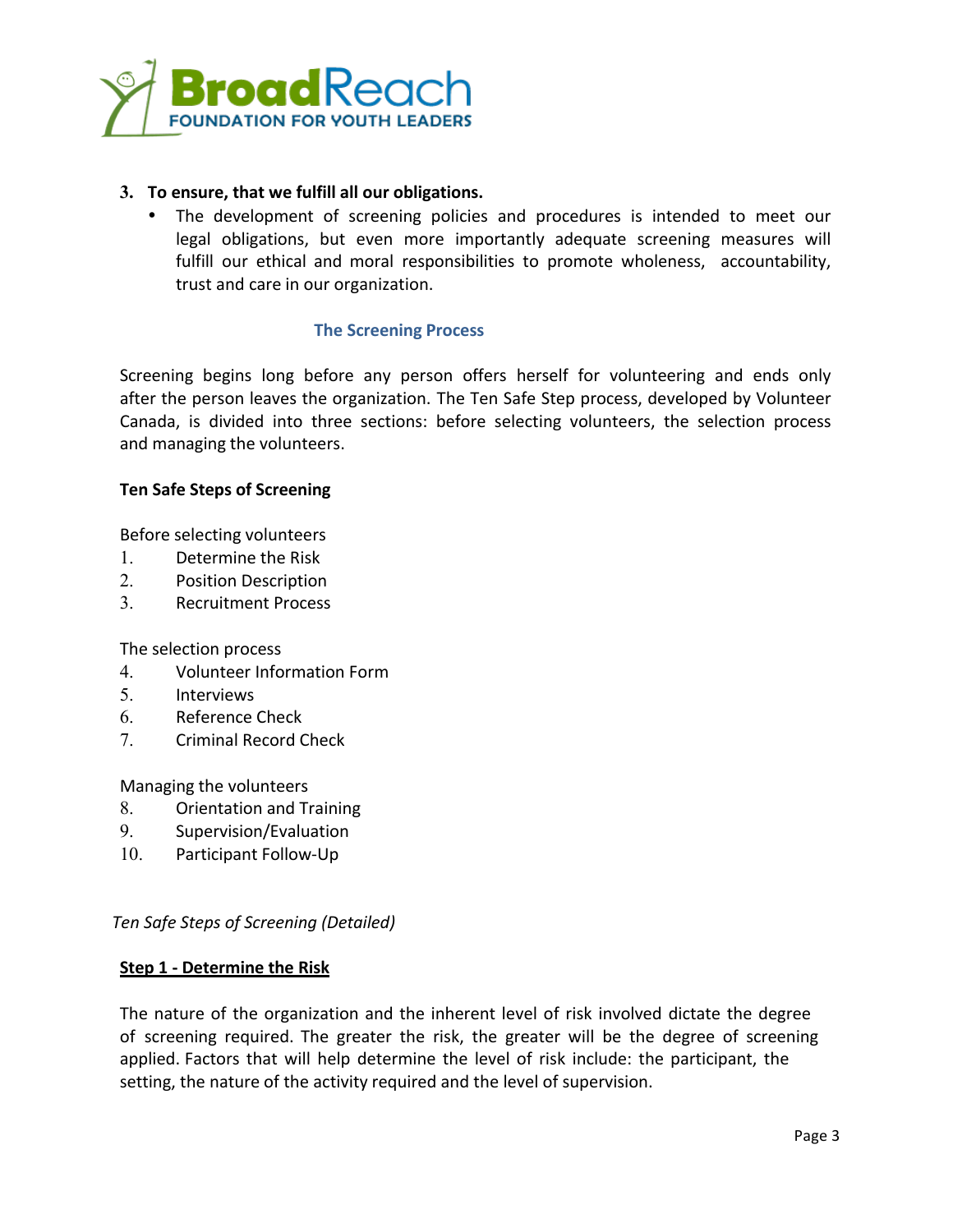

Volunteers and employees who are active in more than one organization will be screened for the position with the highest level of risk. When a person moves from a position with a general level of risk to a position of high risk, the other screening steps will be carried out for the new high risk position.

## **Step 2 - Organization Position Description**

There will be a role description for every volunteer organization position. This description defines the tasks of the positions and sets the ground rules for all involved. By documenting the role, these descriptions provide greater protection for the youth, the volunteer and the organization.

### **Step 3 - Recruitment Process**

All recruitment for volunteers and staff will be done in a formal public process.

Requests for volunteers should be done in a public way through notices in newsletters, Facebook and the website. The notice should be accompanied by an "Organization" Position Description" and notice that a "Volunteer Information Form" will need to be completed. These two items are powerful screening tools in themselves and prompt people to reflect on the seriousness of their call to this organization even before any formal interview. Recruiting materials will clearly indicate that the organization takes its responsibility towards participants seriously and screens all applicants.

Do not leave people with the impression that everyone who applies will be accepted. Be very clear that you are extremely careful about selecting those who work in organization and do not apologize for that fact.

#### **Step 4 – Volunteer Information Form**

An application form must be completed for all organization positions.

The completion of an application form is intended to ensure that adequate records are kept. In addition, as with the use of a organization position description, asking individuals to complete an application form demonstrates the seriousness of your commitment to screening and provides a paper trail that will protect both the applicant and the organization.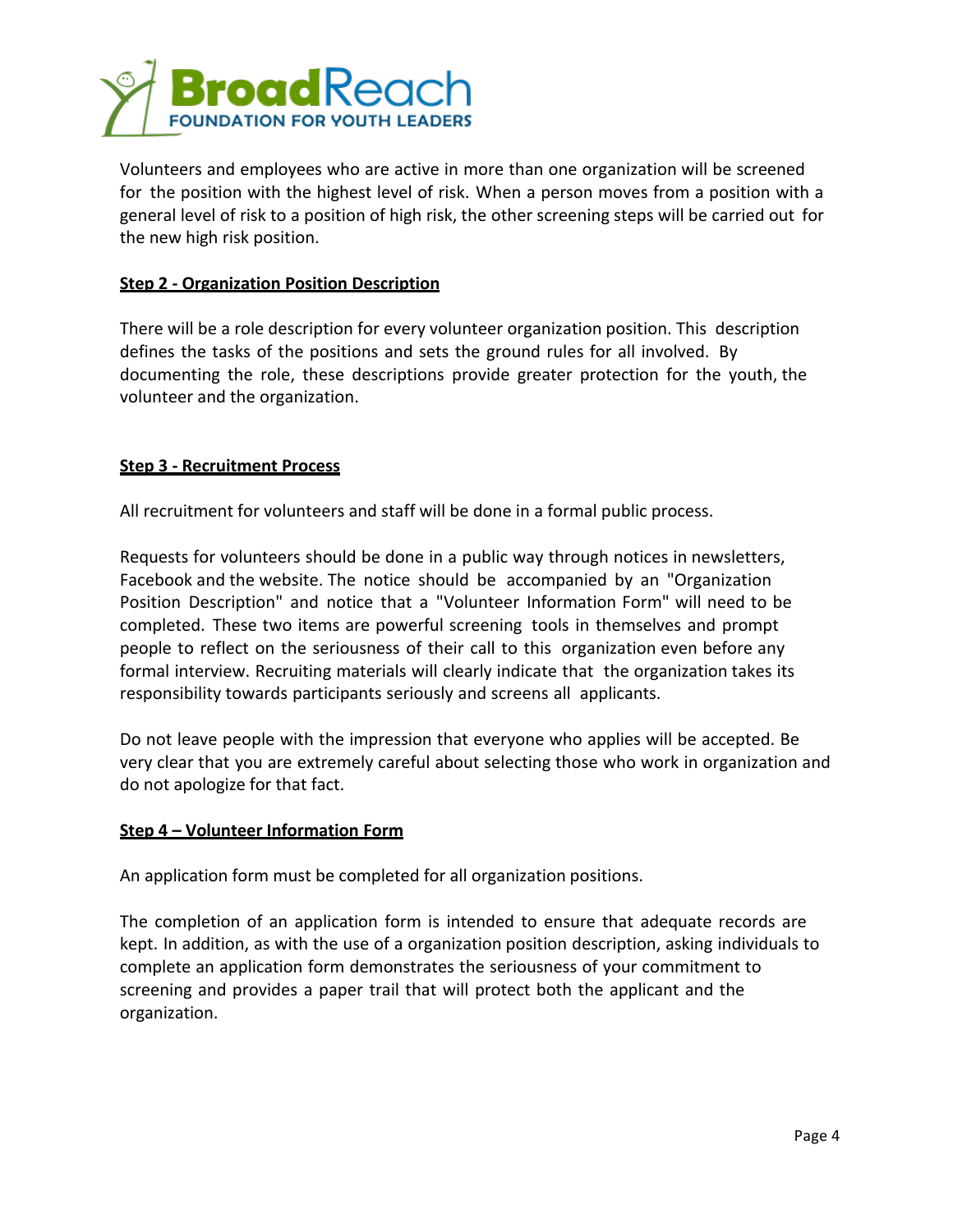

### **Step 5 - Interview**

An interview will be conducted for all high-risk organization positions.

The interviews will be carried out with at least two interviewers. The interview provides you with an opportunity to talk with the applicant about her/his background, gifts, talents, skills, interests and availability. It also allows an opportunity to explore any concerns you may have about the suitability of this person for the organization position in question and to ensure there will be a "good fit" between the person and the organization.

The interview includes questions, which are directly related to the specific risk concerns for the position being applied for: i.e. interpersonal style with children or vulnerable adults, history working with money, and so on. Notes from the interview will be kept in a secure file.

### **Step 6 - Reference Check**

Three (3) References must be completed for all high-risk positions.

It should be made clear to the referee that the individual is being considered for a position of trust i.e. with children, with other vulnerable people, with money, etc. Reference forms must be kept in the volunteer's file.

A reference check may be the most effective screening step during the selection process. References will confirm the background, gifts, talents and skills of the applicant and will provide an outside opinion on the suitability of the person for the organization. 

#### **Step 7 – Criminal Record Check**

A Criminal record check report must be received for all high- risk positions.

The police record check signals, in a very public way, our concern about the safety of our people. The candidate will be asked to comply with obtaining her/his police report. If any conviction appears, the candidate will be asked to provide details and give permission to confirm their nature with the police. It is not only important to know if someone has been convicted of a crime, but also to know the nature and severity of the crime.

The Limitations of Criminal Record Checks

- The report is only good up to the checking day
- A recent conviction may not show yet
- There are time lags in sending records from one country to another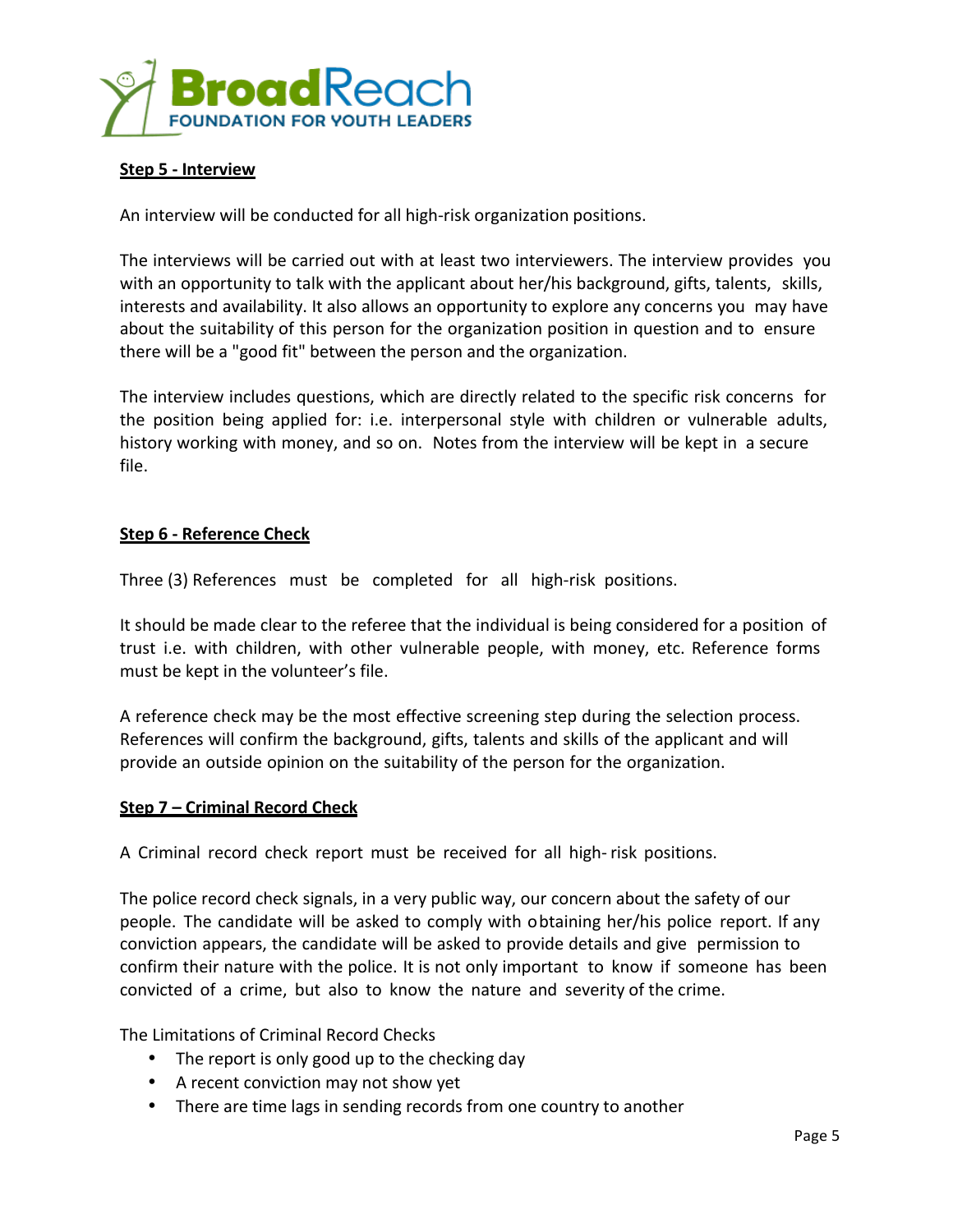

- The individual may be using an alias so only fingerprint checks will be accurate
- The person may have obtained a "pardon" and therefore is no longer on the list
- OR, the person may never have been caught!

We must NOT rely solely on Criminal Record Checks, to do so would be dangerous.

However, despite the limitations of Criminal Record Checks, they do signal, in a public way, that we are concerned about the safety of our participants, particularly in those cases (highrisk volunteer organization positions) where the group is committed to a full and complete screening process.

### **Step 8 - Orientation and Training**

Appropriate orientation and training will be provided along with guidelines for working with the vulnerable for all organization positions.

In fairness to volunteers, it is essential that orientation and training be provided to ensure that the individual is able to perform her/his organization effectively.

Applicants are required to sign the back of their volunteer information form stating that they have read the position description and the screening policy and that they understand and will comply with them.

#### **Step 9 - Supervision and Evaluation**

All positions will be appropriately supervised.

The intensity and nature of the supervision will vary with the risk involved in the position. This entails a more "senior or experienced" person in the organization spending time with the incumbent to observe, support and give feedback on their gifts, skills, style, strengths and challenges. In the case of high-risk the supervision should be systematic and recorded.

There will be a Self-Review on a regular basis. By instituting a formal supervision and evaluation process, the volunteer can be observed "on the job" and can be monitored on an ongoing basis.

#### **Step 10 - Participant Follow Up**

Management will monitor all high-risk positions by checking from time to time on participant satisfaction.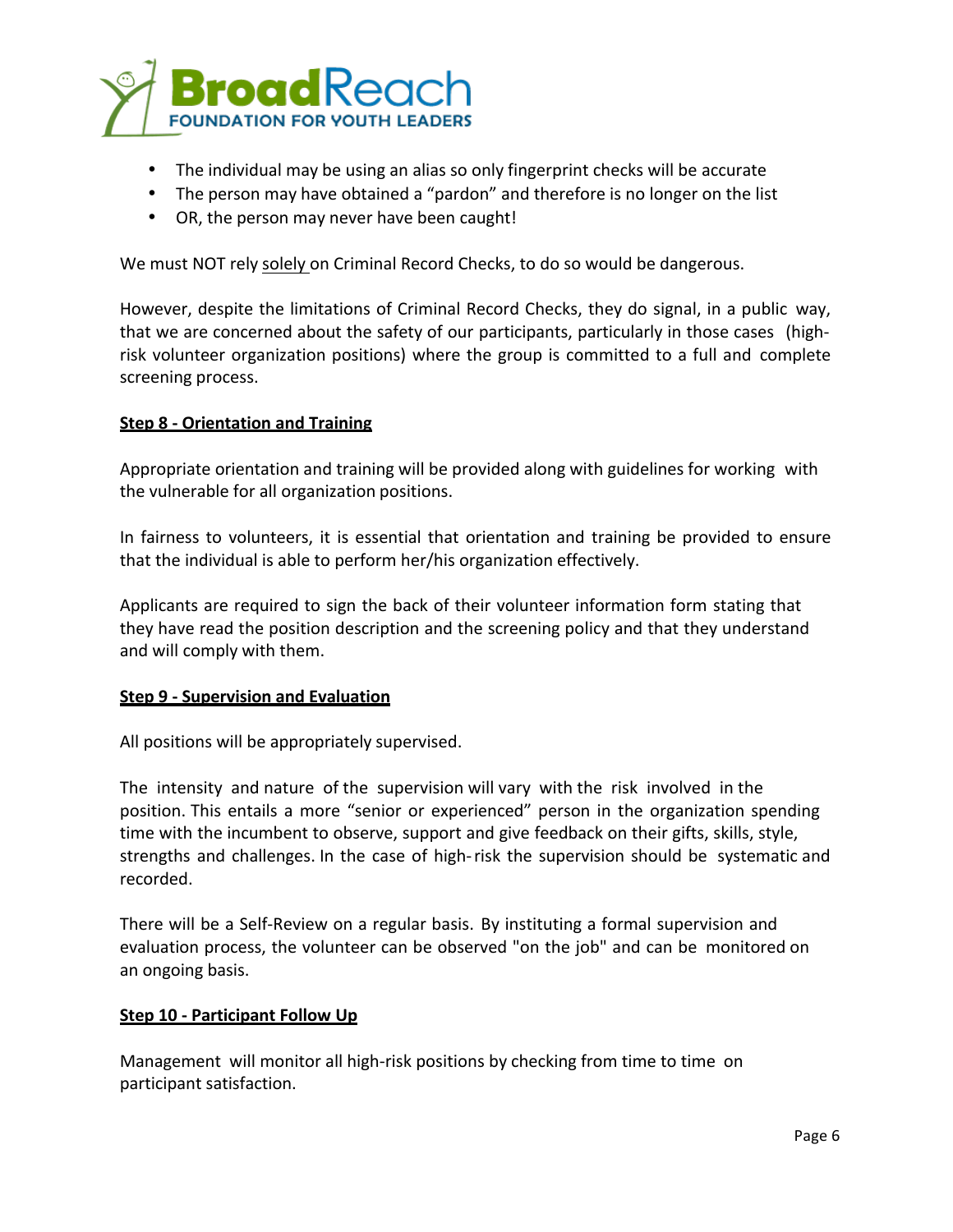

Regular ongoing contact with program participants helps to ensure that programs remain relevant and of high quality. Such monitoring can also act as an effective deterrent to someone who might otherwise do harm and go undetected. It is vital that the BRF lets all volunteers know that regular contact with program participants is part of our risk management procedures and that this practice is not personal.

## **Screening Protocol for Each Risk Level**

The nature of particular positions and the level of risk involved will determine the intensity of the screening process employed.

I. Protocol for General Risk Organization Positions

General Risk Volunteer Positions within our organization will use the following steps:

- Determine the Risk
- Organization Position Description
- Volunteer Information Form
- Orientation and Training
- Supervision and Evaluation
- II. Protocol for High-Risk Organization Positions

High-Risk BRF Volunteer Positions will use ALL of the "Safe Steps of Screening".

- Determine the Risk
- Organization Position Description
- Appropriate Recruitment Process
- Volunteer Information Form
- Interview
- Reference Check
- Criminal Record Check
- Orientation and Training
- Supervision and Evaluation
- Participant Follow-Up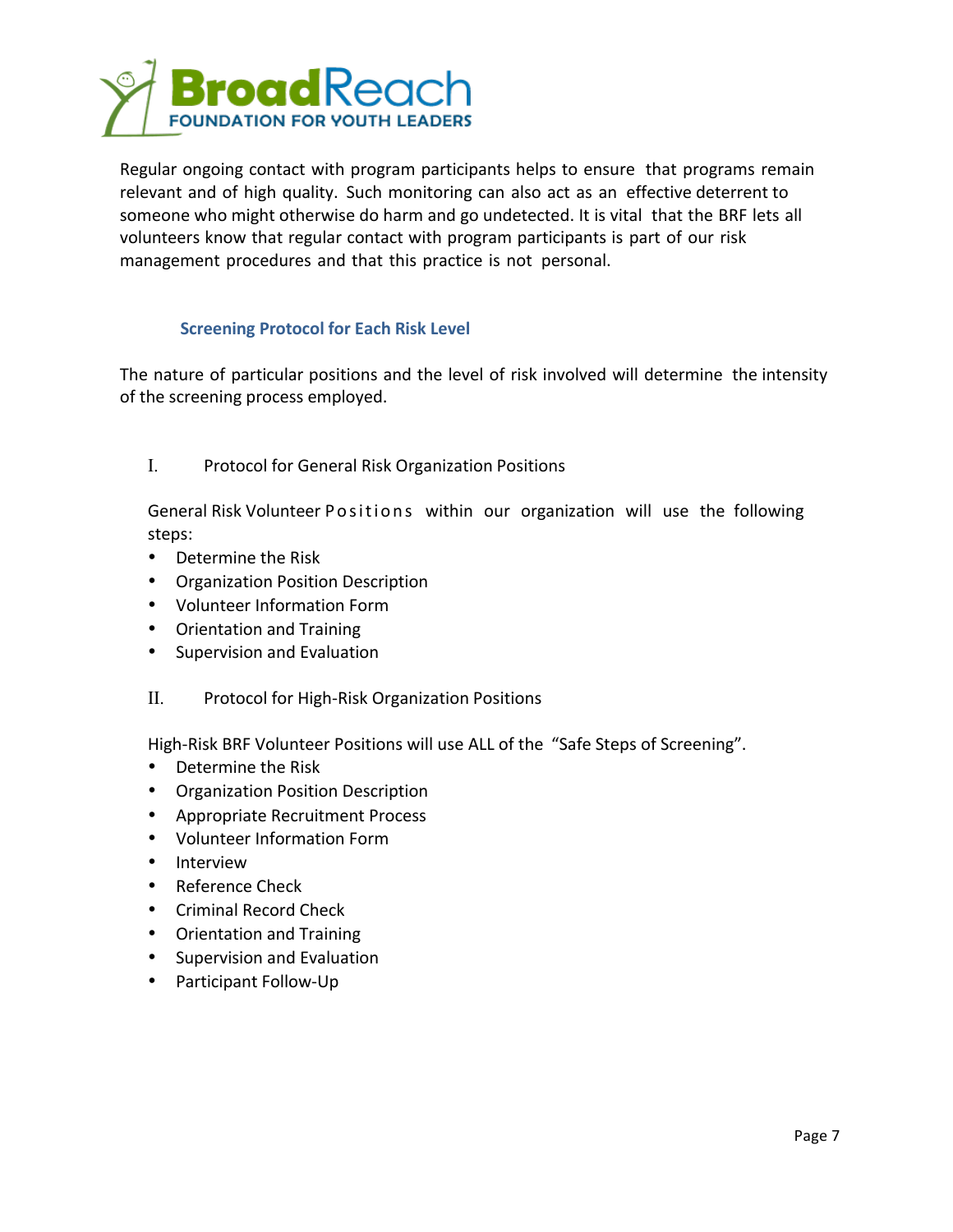

## **Checklist for GENERAL Risk Volunteer Positions**

| Have the Volunteer Information Form completed, all of pages 1, 2 and 4.<br>$\Box$ For those under 18 years of age, ensure that the appropriate Volunteer Information<br>Form is used and if required the Parent/Guardian signs the Consent.<br>$\Box$ Ensure that the person receives a copy of the Position Description.<br>■ Provide the contact information of the Coordinator/Supervisor/Executive director. |
|------------------------------------------------------------------------------------------------------------------------------------------------------------------------------------------------------------------------------------------------------------------------------------------------------------------------------------------------------------------------------------------------------------------|
| Once the completed Volunteer Information Form is returned, the person will then be<br>able to begin their BRF volunteer organization position.                                                                                                                                                                                                                                                                   |
| $\Box$ Create a file for the person.                                                                                                                                                                                                                                                                                                                                                                             |
| $\Box$ Put the following documents in the file;<br><b>Organization Position Description</b><br>$\circ$<br><b>Volunteer Information Form</b><br>$\Omega$                                                                                                                                                                                                                                                          |
| <b>L</b> Have the Volunteer Information Form completed in its entirety; all sections.                                                                                                                                                                                                                                                                                                                            |
| $\Box$ For those under 18 years of age, ensure that the appropriate Volunteer Information<br>Form is used and if required the Parent/Guardian signs the Consent.                                                                                                                                                                                                                                                 |
| <b>Le</b> Ensure that the person receives a copy of the Organization Position Description.                                                                                                                                                                                                                                                                                                                       |
| ■ Provide the contact information of the Organization Coordinator/Supervisor/Executive<br>Director.                                                                                                                                                                                                                                                                                                              |
| $\Box$ Conduct the Interview in-person, with two members of the BRF Volunteer<br>Screening Committee and using the appropriate forms.                                                                                                                                                                                                                                                                            |
| $\Box$ Conduct three personal reference checks using the appropriate forms.                                                                                                                                                                                                                                                                                                                                      |
| For those over 18 years of age; once the Interview and Reference Checks have been<br>conducted.                                                                                                                                                                                                                                                                                                                  |
| Give the necessary form to obtain the Criminal Record Check report and receive the<br>completed form back with required ID's.                                                                                                                                                                                                                                                                                    |
| Prepare a list of persons for whom we will receive a Criminal Record Check<br>report.                                                                                                                                                                                                                                                                                                                            |
| ■ Wait for the report via mail from Total Security Management (TSM).                                                                                                                                                                                                                                                                                                                                             |
| $\Box$ Executive Director will take any necessary action and then notify the BRF Volunteer                                                                                                                                                                                                                                                                                                                       |
| the contract of the contract of the contract of the contract of the contract of the contract of the contract of                                                                                                                                                                                                                                                                                                  |

Screening Committee about whether or not they may continue with the Orientation of the person to this position. The ED is responsible for keeping this information strictly confidential and for ensuring that it is confidentially prepared for filing.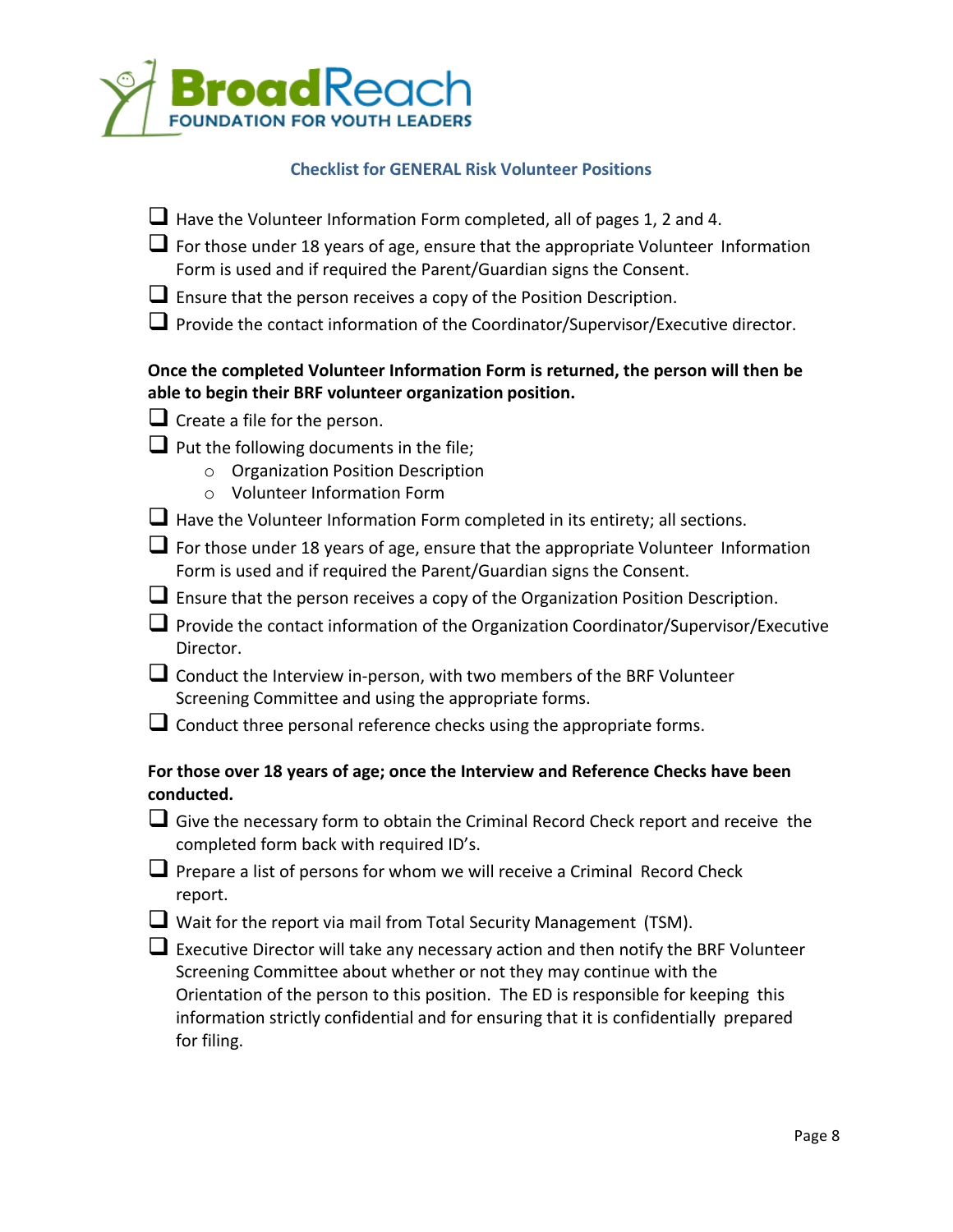

## **The person will then be able to begin their BRF volunteer organization position.**

|  | $\Box$ Create a file for the person |  |
|--|-------------------------------------|--|
|  |                                     |  |

- $\Box$  Put the following documents in the file;
	- $\circ$  Organization Position Description
	- o Volunteer Information Form
	- o Interview forms
	- o Reference forms
	- $\circ$  Criminal Record Check report in a sealed envelope and is marked 'confidential' (for those over 18 years of age)
	- o *Annually add the completed "Self Review" form and "Offence Declaration" form.*

## **Strategies for the Management of Risk**

When a position is classified as high risk, an effort will be made to manage or reduce the risk by applying one of the following strategies:

1. Eliminate the risk

There may be activities that have risks and consequences so great that they should be discontinued.

For example: we may decide an overnight sailing trip is an activity with unacceptable risks.

#### 2. Transfer or Share Liabilities

Involve other organizations or service groups, which are better prepared to handle the specific risk issue.

For example: transportation of youth could be arranged through a local bus or taxi company.

3. Assume the risk but minimize it wherever possible

Design all volunteer tasks with risks in mind. Ensure that volunteers are screened appropriately. Ensure everyone gets a copy of the Guidelines for BRF Volunteers.

## **Abuse/Inappropriate Conduct Reporting Protocol**

In the case of the discovery of abuse by or against a volunteer, employee, or any other person, the person who has uncovered this information has the responsibility to report it in the following manner:

#### **IN THE CASE OF A CHILD UNDER 16 YEARS OF AGE THERE ARE TWO (2) STEPS:**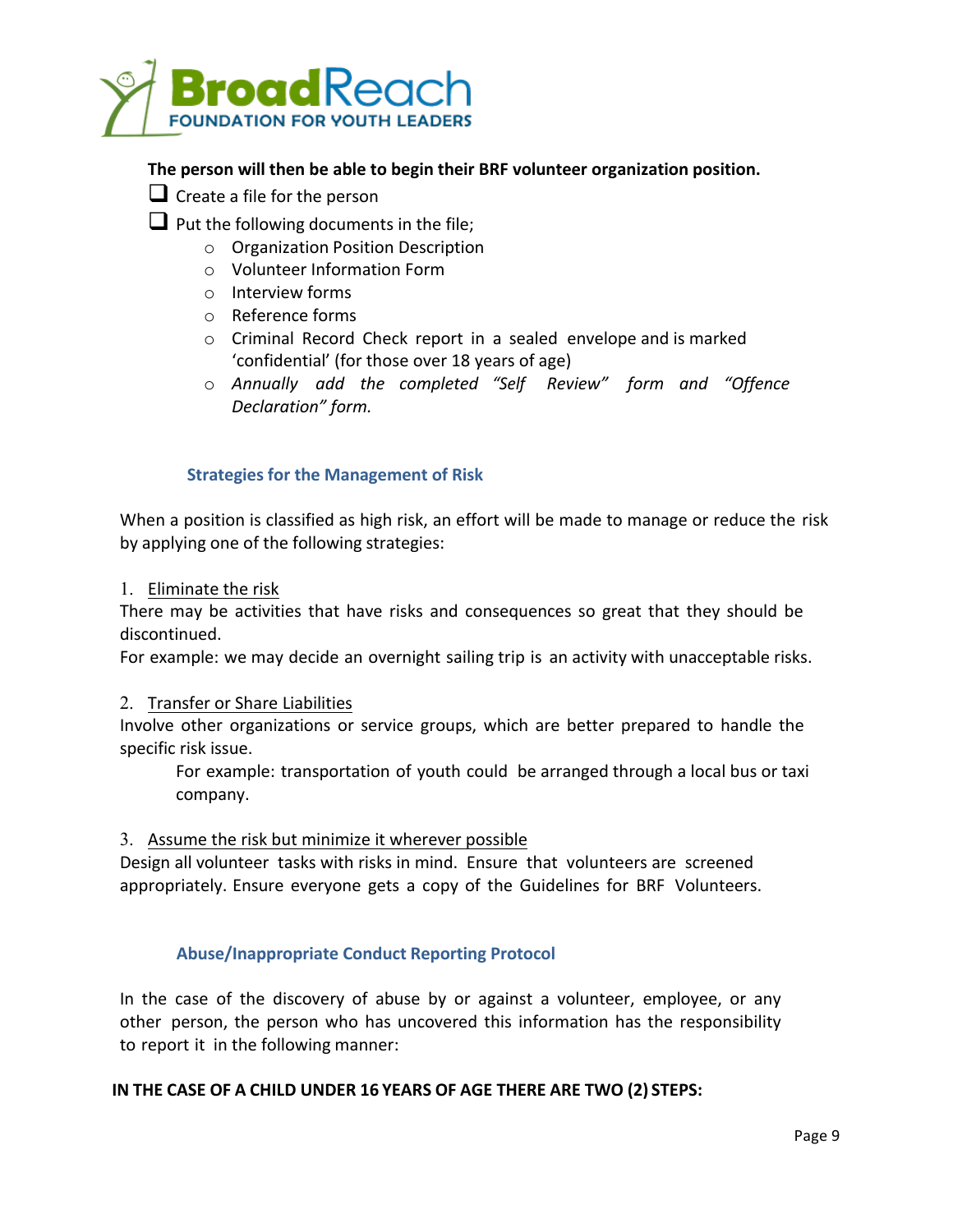

Step 1: Contact the local Children's Aid Society (CAS) (or Catholic CAS) to report an abuse. \* This means that if a person suspects abuse, they must report this to the Children's Aid Society personally. They are not to pass the information to anybody else with the expectation that he will report it. You can find your local CAS in the telephone directory.

Legislation states that if a person, including a person who performs professional or official duties with respect to children, has reasonable grounds to suspect that a child is or may be in need of protection on the grounds outlined in this section of the Act, shall forthwith report the suspicion and the information on which it is based directly to the Children's Aid Society and not rely on any other person to report on her/his behalf. *{Child & Family Service Act, s.72 (1)}.*

A person who makes a report about a child to the Children's Aid Society in accordance with this section *is* protected from legal action, unless the report was made maliciously or without reasonable grounds *for the suspicion. {Child & Family Service Act, s.72(7)}.* 

Step 2: Contact the Executive Director to update her/him on the situation. The Executive Director will notify the volunteer that she/he is to immediately withdraw from her/his organization until further notice. The Executive Director will then notify the President.

#### **IN THE CASE OF A PERSON, 16 YEARS OF AGE AND OLDER:**

Contact the Executive Director to update him on the situation. S/he will in turn notify the President.

Documentation of Suspected Abuse/Inappropriate Conduct:

Document all statements, conversations and observations as soon as possible. Keep these documents strictly confidential and only pass them on to the Executive Director.

*Report to Include*; Dates, Times, Name of Persons Involved, Locations, a clear and complete Summary of Incident, Situation or Warning Signs.

## **Complaint Resolution Procedure**

The BRF is committed to open and on-going communication with Volunteers. It is anticipated that most issues will be resolved within the BRF at the personal level. Volunteers should feel free to discuss any concerns they may have with their Executive Director.

When there is a complaint or a disagreement, misunderstanding or expressed dissatisfaction on the part of a Volunteer relating to the conditions of their organization position, the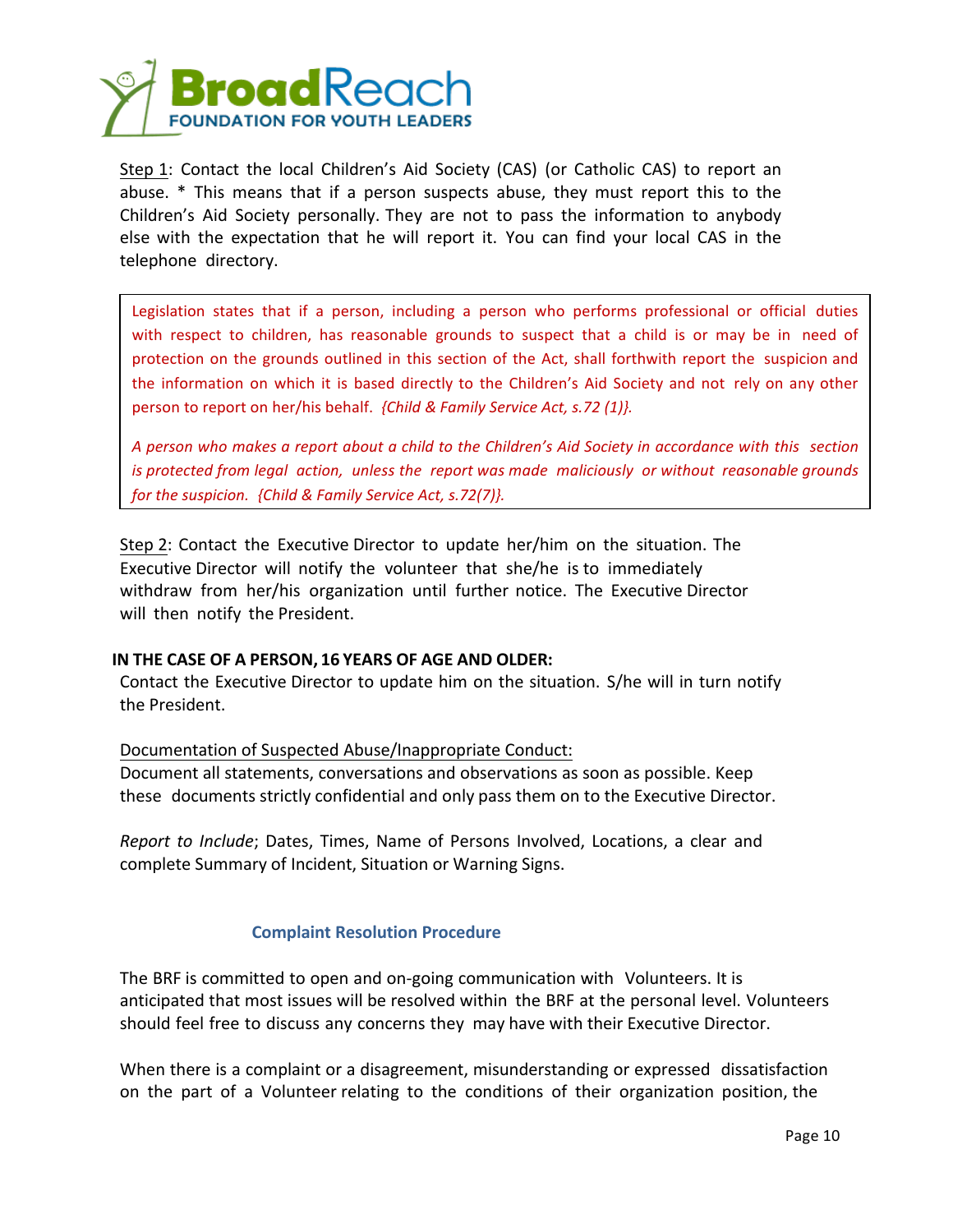

purpose of these procedures is to provide Volunteers with a uniform process for a prompt and equitable resolution when a complaint or dispute exists.

The complaint resolution process is not intended to be adversarial in nature. The objective of this process is to resolve disputes in a cooperative atmosphere. Volunteers are assured freedom from restraint, interference, coercion, discrimination or reprisal in their pursuit of resolution through the complaint resolution process. Retaliation, of any kind, is absolutely prohibited.

If a Volunteer believes that any volunteer condition or the application of any policy is unjust or inequitable, and has been unable to resolve the issue through discussion with the Executive Director, the following process should be used:

# Steps 1:

The Volunteer will set forth his/her complaint in writing, stating the nature of the complaint, all relevant details, and the desired remedy. The written complaint must be submitted to the Executive Director within ten (10) working days after discussion of the complaint with the immediate supervisor. The Executive Director will investigate the complaint and reply in writing within ten (10) working days after receipt of a written complaint.

*Incident Report to Include:* Dates, Name of Person Reporting Incident, Location of Incident, Parties involved in incident and their roles, a clear and complete Summary of Incident and the Desired Remedy.

## Step 2:

If the complaint was not resolved in Step 1, the Volunteer may, within ten (10) working days of receipt of the Executive Director's written response, present his/her written complaint to the President. The President will investigate the complaint and reply in writing within ten (10) working days after receipt of the written complaint with appropriate recommendations. The decision on the matter shall be final.

## **Criteria for Rejecting a Volunteer Applicant**

## Grounds include;

- They pose a danger to others
- They are not able to dedicate the necessary time commitment
- They do not have the skills to carry out the responsibilities as outlined in the Organization Position Description
- Other Organization Position Description requirements cannot be met
- The Executive Director has some information that would prevent the applicant from participating.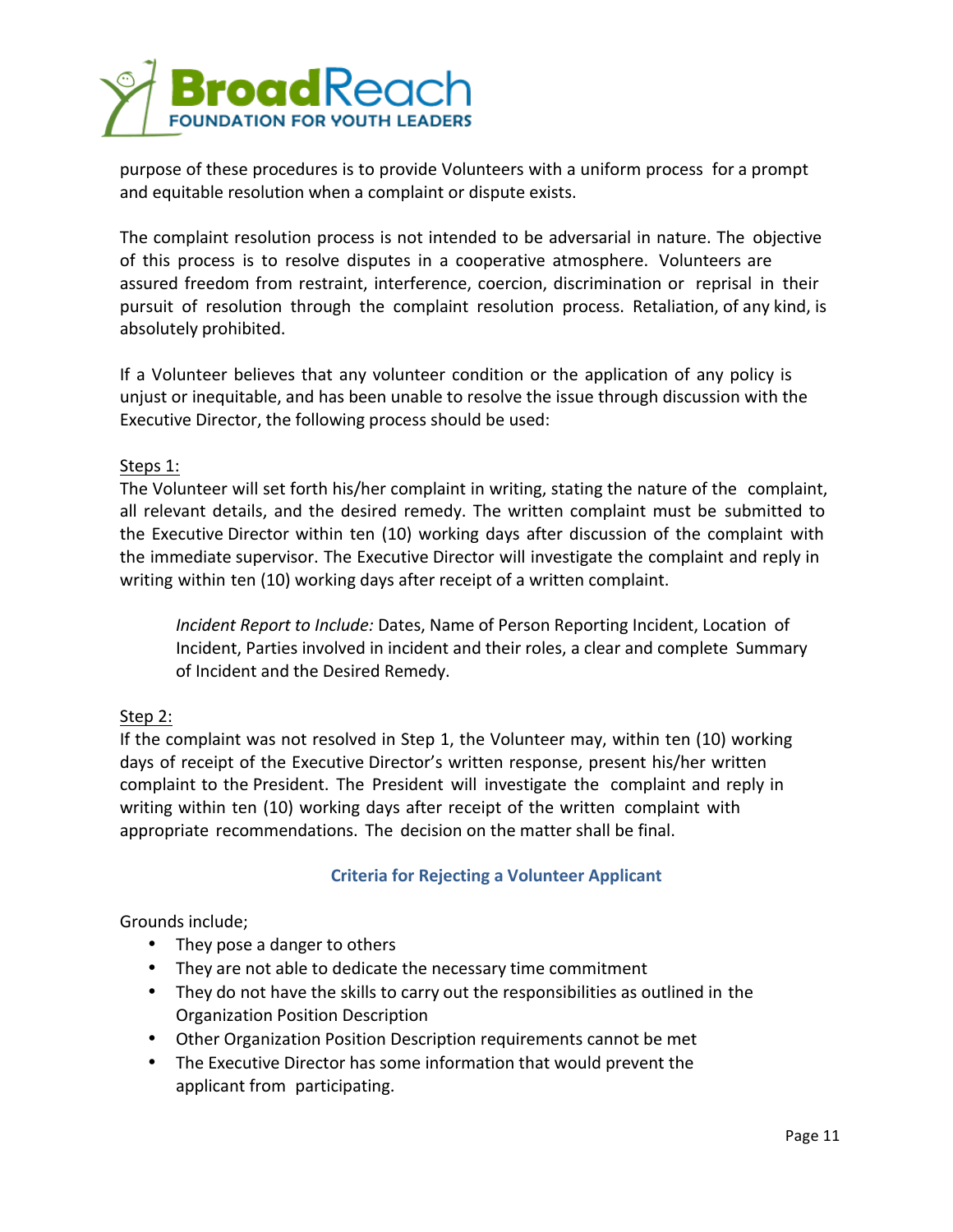

The information that a volunteer applicant has been rejected must never be made public. If there is uncertainty about selecting a person, the Executive Director must be consulted.

## **Notifying Unsuccessful Volunteer Applicants**

When a person is believed to be unsuitable for the position for which they applied, this information must never be made public; this information is CONFIDENTIAL. Report your findings only to the President and provide her/him with the relevant information needed.

- When you feel you have an inappropriate candidate, assess the reasons for your reaction. Is there a clear lack of qualifications or is there something less tangible that is making you cautious? Just as in the hiring of employees, when screening volunteers all the techniques of personnel management should be used.
- The potential need to turn someone down is why it is so important to make it clear as you recruit that candidates must undergo the entire screening process. It is so much harder to turn someone down if you have implied that everyone will be accepted.
- Prior to calling an unsuccessful applicant, review the interview notes for their positive qualifications as well as those areas, which needed further development. Avoid giving negative feedback especially if you are not asked for feedback, but do find a positive way to make your suggestion if it is appropriate.
- It is vital, however, not to evade turning someone down by saying "we'll call you" and then not doing so. If you must turn any applicants down, be clear about it. You can still be supportive in their search for the right volunteer placement for them. There may well be general risk organization positions that would work for this person.

## **Confidentiality**

All information gathered either in writing or verbally must always be kept in the strictest of confidences in all circumstances except when;

- A person threatens suicide
- A minor (16 and under) reports physical or sexual abuse
- Someone's life is in danger
- Any person's physical well being is threatened (including your own)
- Someone exhibits psychotic behaviour
- A situation occurs that is beyond your own experience and expertise.

In these situations it is appropriate for volunteers to always notify the Executive Director.

The information gathered for the purposes of screening will be accessible only to the volunteer applicant and to the BRF Governance Committee Members and the Executive Director.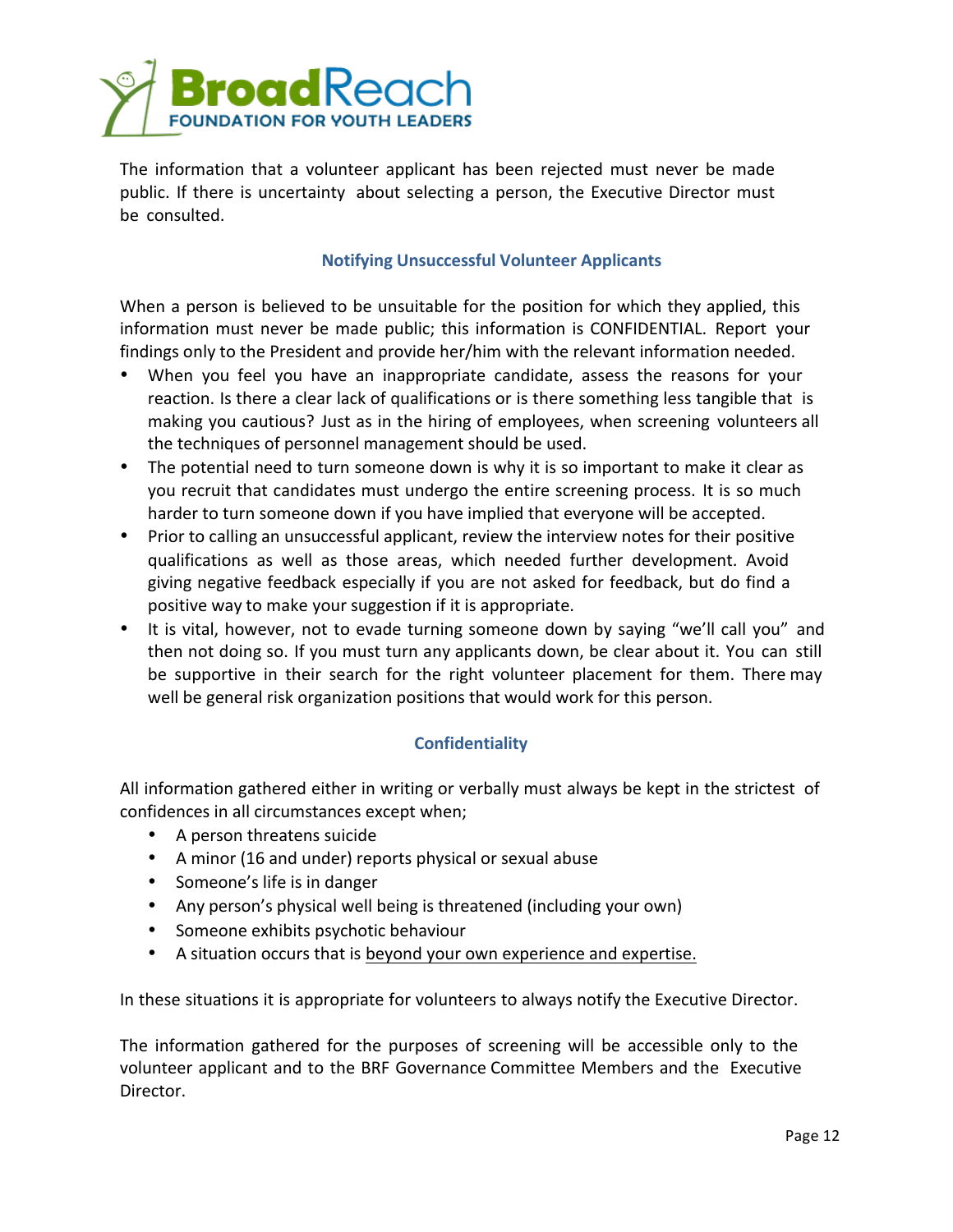

Confidentiality is a serious issue. We must be aware of the potential legal liability if information about someone is made public. Even if something that is written or said is true, telling it to others or allowing them to see something written may still constitute an invasion of privacy, which might also give rise to a lawsuit.

All volunteers have the right to expect that any personal information will be kept confidential. It is important that these guidelines on the maintenance and confidentiality of records be explained to all volunteers and volunteer applicants so that they know who has access to their information. It should be made clear to them that they can examine their file at any time and may insert documentation of their own if they so desire (such as certificates and awards) however, the file remains the property of the organization.

| High Risk Volunteer Files must contain: |                                                                                                                          | <b>General Risk Volunteer Files must contain:</b> |                                                                        |  |
|-----------------------------------------|--------------------------------------------------------------------------------------------------------------------------|---------------------------------------------------|------------------------------------------------------------------------|--|
|                                         | <b>Volunteer Information Form</b>                                                                                        |                                                   | <b>Volunteer Information Form</b>                                      |  |
|                                         | Organization Position Description or list of<br>Ministries involved in                                                   |                                                   | Organization Position Description or list of<br>Ministries involved in |  |
|                                         | Interview Notes                                                                                                          |                                                   | Any Letters of Praise/Appreciation,                                    |  |
|                                         | Reference Forms (three)                                                                                                  |                                                   | Awards, Certificates of Training, etc.                                 |  |
|                                         | Envelope (sealed, marked 'confidential'<br>and signed by the Executive Director)<br>containing the Criminal Record Check |                                                   |                                                                        |  |
|                                         | Yearly Self-Review & Annual<br><b>Declaration Forms</b>                                                                  |                                                   |                                                                        |  |
|                                         | Participant Follow up (if applicable)                                                                                    |                                                   |                                                                        |  |
|                                         | Any Letters of Praise/Appreciation,<br>Awards, Certificates of Training, etc.                                            |                                                   |                                                                        |  |

# **Record Keeping Protocol**

Files are to be kept in a locked and secure filing system on BRF property; the files must be alphabetical by last name and clearly labeled. Mark the High Risk files so that they stand out for easy recovery.

Criminal Record Check Reports: The Executive Director is the only person who will handle Criminal Record findings. To ensure that no one else has access to this document, the Executive Director will put the findings in an envelope, seal the envelope and sign the seal of the envelope. This is placed in the volunteer's secure file.